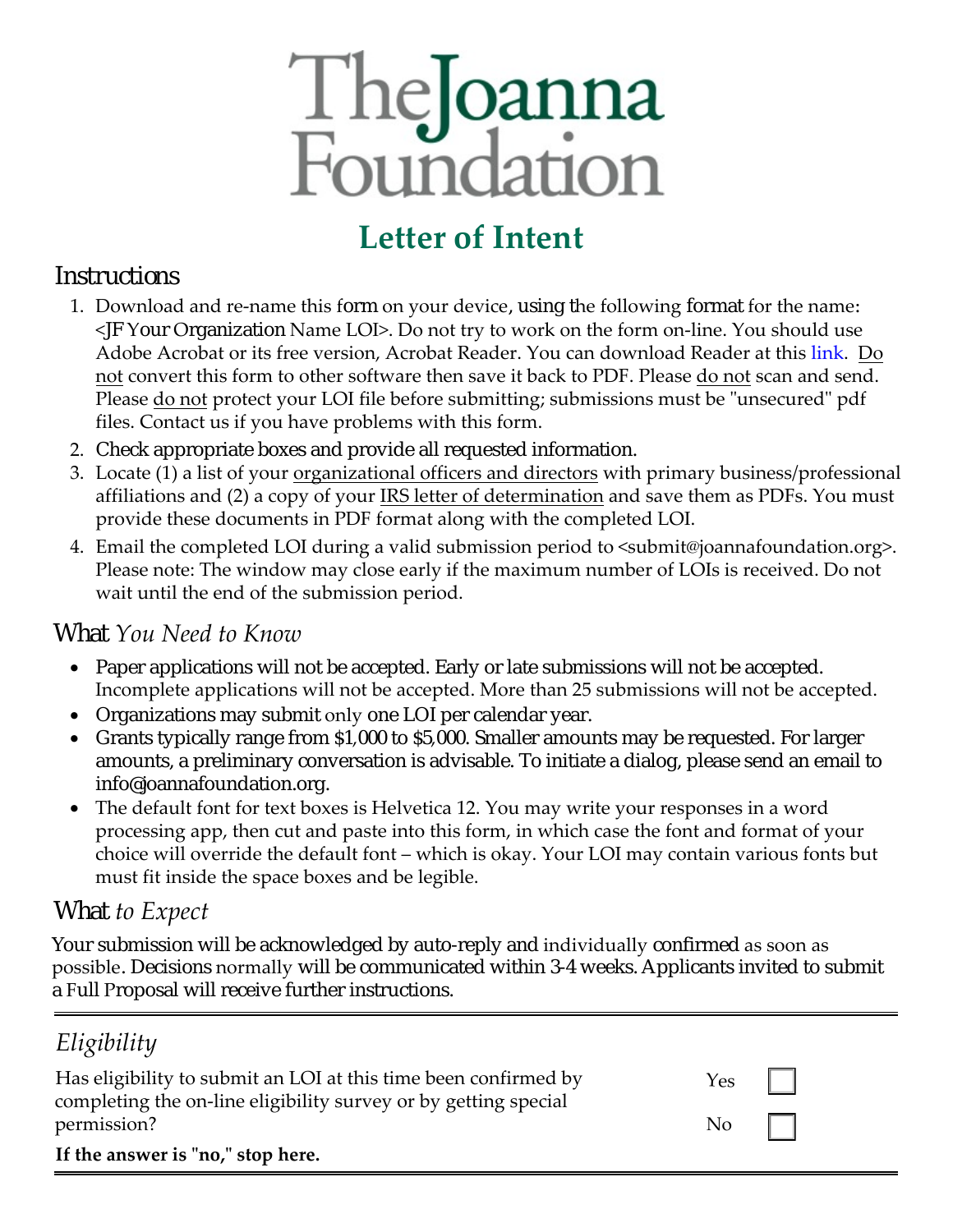# **Letter of Intent**

*Section 1. Organizational Information*

| <b>Organization Name</b>                                                             | Web Site                               |
|--------------------------------------------------------------------------------------|----------------------------------------|
| Mailing Address, line 1                                                              | Mailing Address, line 2                |
| City                                                                                 | <b>State</b><br>Zip code               |
| If the above address is a PO Box, provide<br>Street Address, line 1                  | Street Address, line 2                 |
| City                                                                                 | Zip code<br><b>State</b>               |
| Primary Contact Name for this Submission                                             | <b>Primary Contact Email</b>           |
| <b>Primary Contact Title</b>                                                         | <b>Primary Contact Phone</b>           |
| Name of Organization's Leader<br>(if different from Primary Contact)<br>Leader Title | Leader Email<br>Leader Phone           |
| Section 2. Federal Tax Exempt Status: complete a, b <u>or</u> c below                |                                        |
| a. $501(c)(3)$ Federal Tax Exempt:<br>b. Other Federal Tax Exempt Statute:           | Date Received<br>Yes<br>Specify        |
| c. Using Fiscal Agent or Sponsor:                                                    | Complete the information below.<br>Yes |
| Name of Organization serving as Fiscal Agent                                         | Website                                |

Mailing Address

**City** 

Primary Contact Name

Primary Contact Position

| Mailing Address line 2 |  |
|------------------------|--|

State

Zip Code

Primary Contact Email

Primary Contact Phone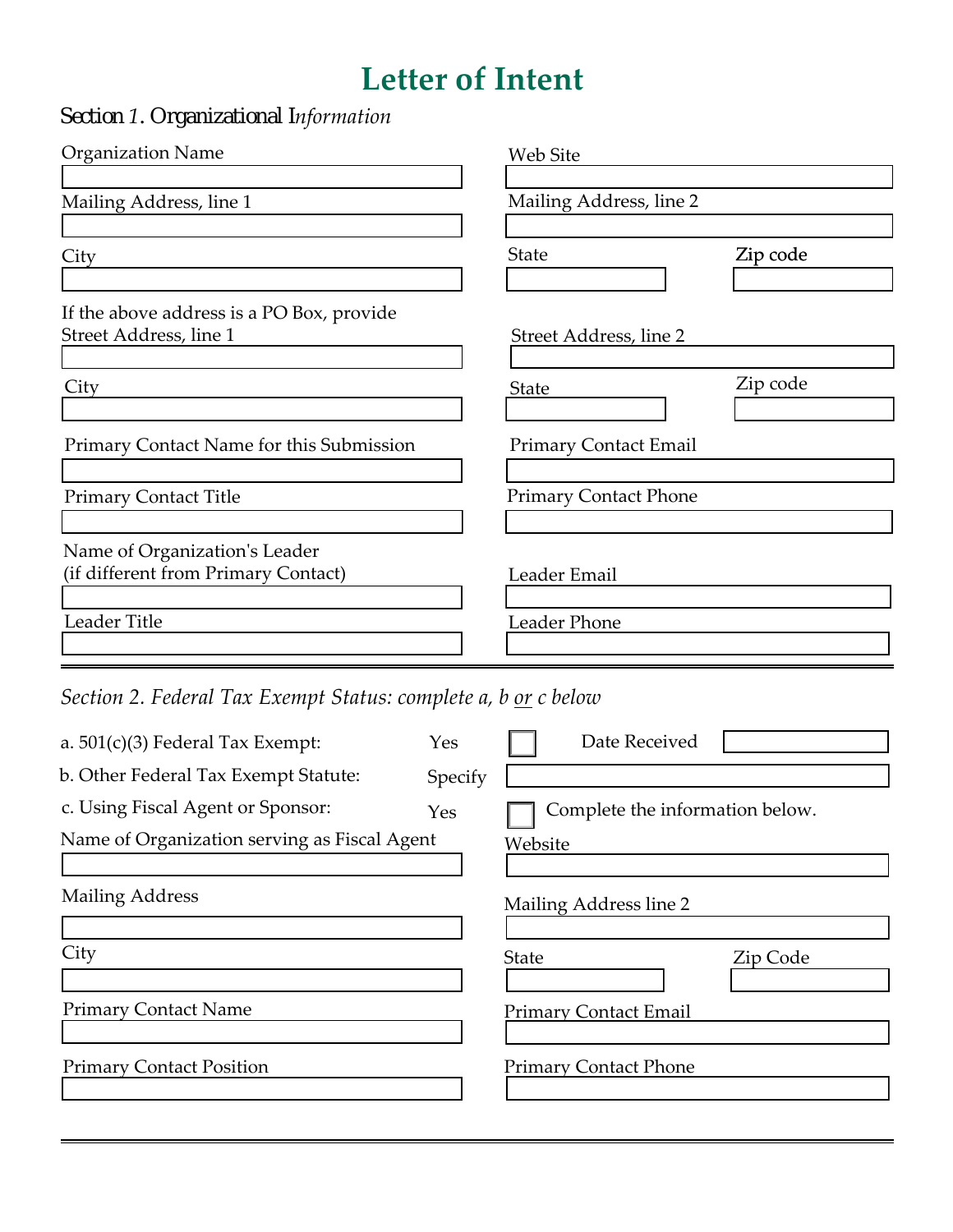*Section 3. Your Request*

Amount Requested

Program Name/Project Title (Limit of 85 characters including punctuation and spaces. Stay within the box)

Relevance to Berkeley, Charleston, Dorchester counties and/or Joanna and/or Newberry communities (Limit of 360 characters including punctuation and spaces. Stay within the box)

Summary of Primary Purpose and Anticipated Impact (Limit of 3000 characters including punctuation and spaces. Stay within the box)